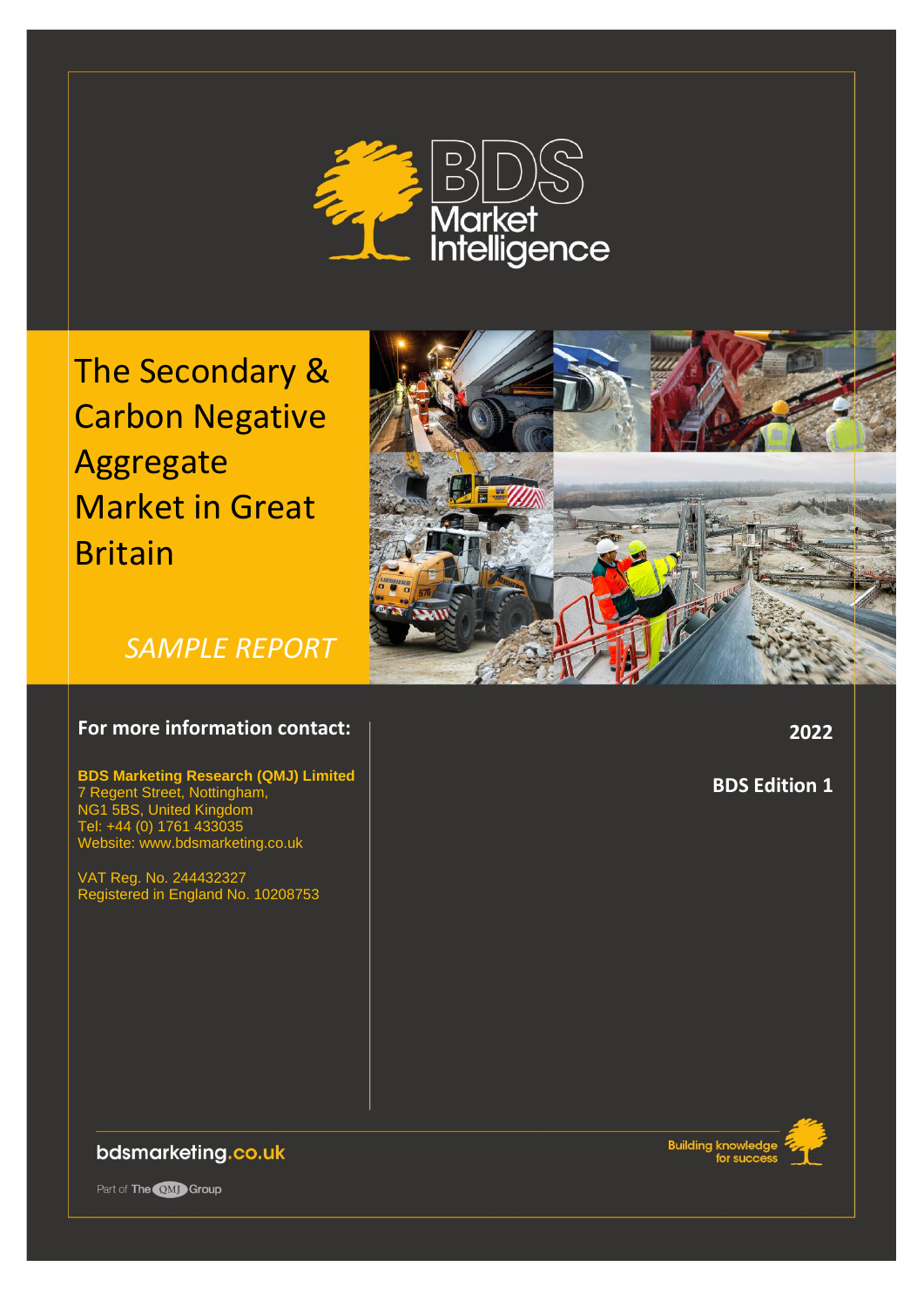



No part of this report may be reproduced, stored in a retrieval system in any form or by any means, electric, mechanical, photocopying, recording or otherwise, without prior written permission of BDS Marketing Research (QMJ) Limited, except for use within the company subscribing to the report.

Every possible precaution has been taken to ensure that the information in this report is accurate at the time of going to press. BDS Marketing Research (QMJ) Limited cannot accept responsibility for any loss or damage, including consequential loss, arising from this report.

The data provided of which has been obtained and collated from a number of sources including planning records, telephone research with operating companies, industry journals, company and industry websites and existing BDS databases, built up over more than 20 years.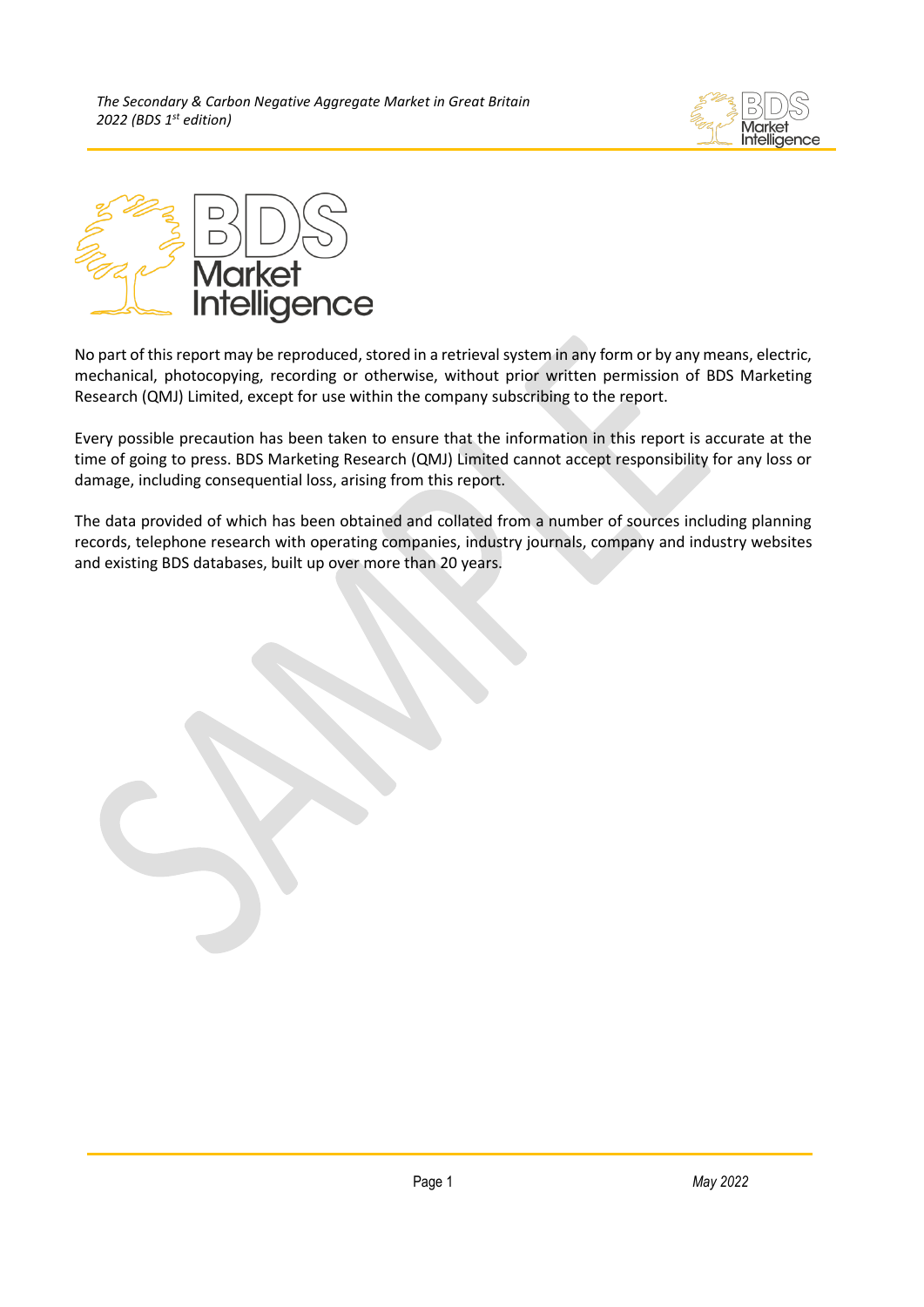

# **CONTENTS**

|                                            | <b>1. EXECUTIVE SUMMARY</b>                                                                                                     | 4                          |
|--------------------------------------------|---------------------------------------------------------------------------------------------------------------------------------|----------------------------|
|                                            | 2. REPORT OVERVIEW                                                                                                              | 5                          |
| 2.1.                                       | <b>Background &amp; Purpose</b><br>2.2. BDS Market Intelligence                                                                 | 5<br>$6\phantom{1}6$       |
| <b>3. MARKET CLARITY &amp; POSITIONING</b> |                                                                                                                                 |                            |
| 3.2.                                       | 3.1. Product Types & End Use<br><b>Production of Secondary Aggregates</b>                                                       | 8<br>11                    |
| <b>4. MARKET ANALYSIS</b>                  |                                                                                                                                 | 12                         |
| 4.1.<br>4.4.                               | <b>Market</b><br>4.2. Sales<br>4.3. Replenishment<br><b>Key Suppliers</b><br>4.4.1. Supplier Activity (last 5 years)            | 12<br>13<br>14<br>15<br>15 |
|                                            | 5. AGGREGATES AND CARBON NEGATIVITY                                                                                             | 18                         |
| 5.1.                                       | <b>Net-Zero Targets</b><br>5.1.1. Circular Economy<br>5.1.2. Fuel Switching<br>5.1.3. Carbon capture, usage, and storage (CCUS) | 18<br>18<br>19<br>20       |
| 5.3.                                       | 5.2. End-of-Waste Status<br><b>Carbon-Negative and Secondary Aggregates Associations</b>                                        | 21<br>21                   |
|                                            | <b>6. TECHNOLOGICAL ADVANCEMENTS</b>                                                                                            | 21                         |
| 7. IMPACTS & DYNAMICS WITHIN THE INDUSTRY  |                                                                                                                                 |                            |
| 7.1.                                       | <b>Industry Impacts</b><br>7.1.1. Environmental Impacts<br>7.1.2. Economic Impacts                                              | 24<br>24<br>25             |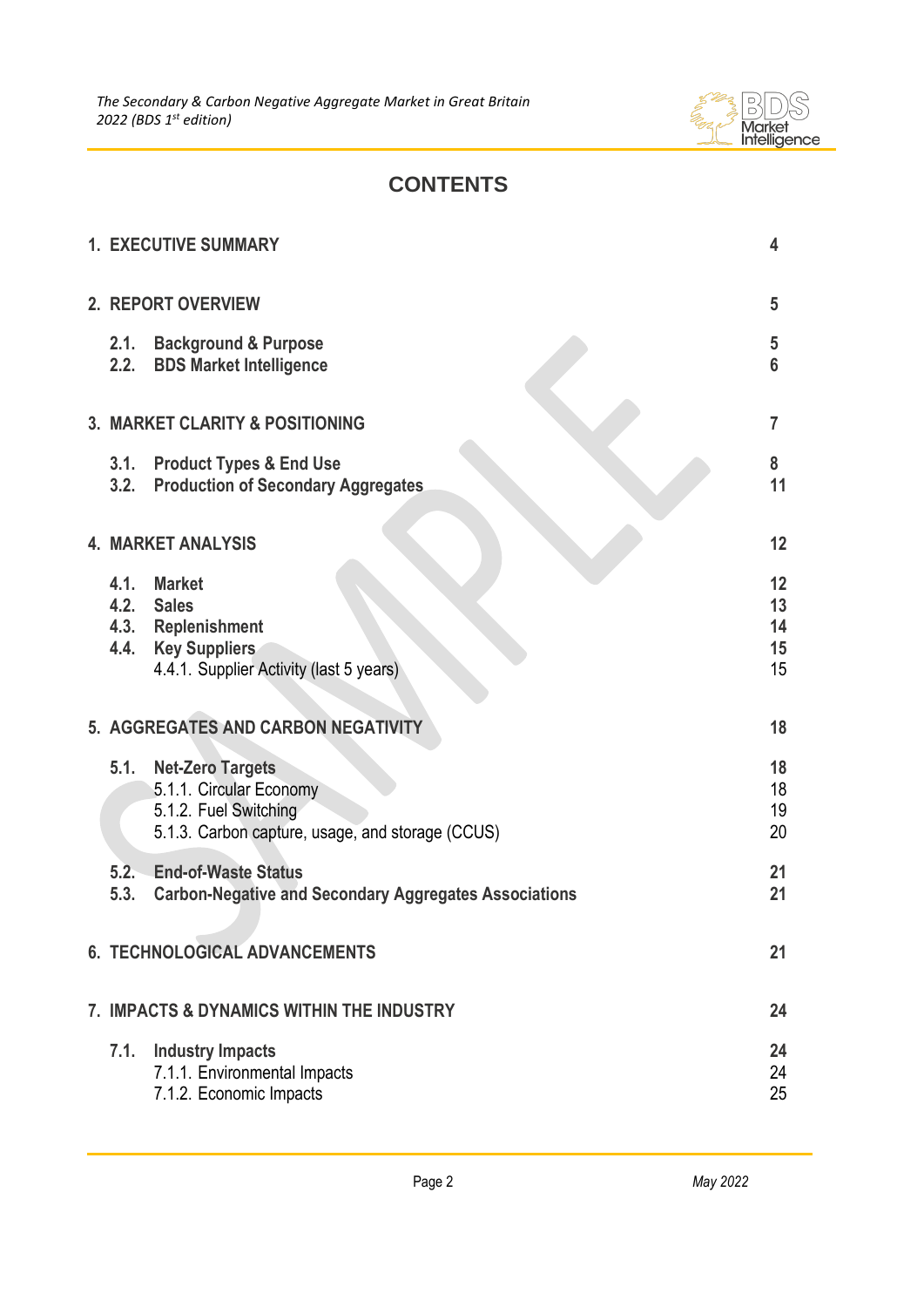*The Secondary & Carbon Negative Aggregate Market in Great Britain 2022 (BDS 1 st edition)*



|      | 7.1.3. Governmental Impacts                                                                                                                                                                                                                                             | 26                                     |
|------|-------------------------------------------------------------------------------------------------------------------------------------------------------------------------------------------------------------------------------------------------------------------------|----------------------------------------|
| 7.2. | <b>Industry Dynamics</b><br>7.2.1. Planning System & Process<br>7.2.2. Geography, Geology & Availability<br>7.2.3. Transportation, Storage & Distribution<br>7.2.4. Aggregate Substitutions and Industrial Perception<br>7.2.5. Operational Status<br>7.2.6. Employment | 27<br>27<br>28<br>28<br>29<br>30<br>30 |
|      | 8. SECONDARY AGGREGATES MARKET FORECAST                                                                                                                                                                                                                                 |                                        |

# **Figures**

# **Appendices**

**Appendix A – O.C.O Case Study**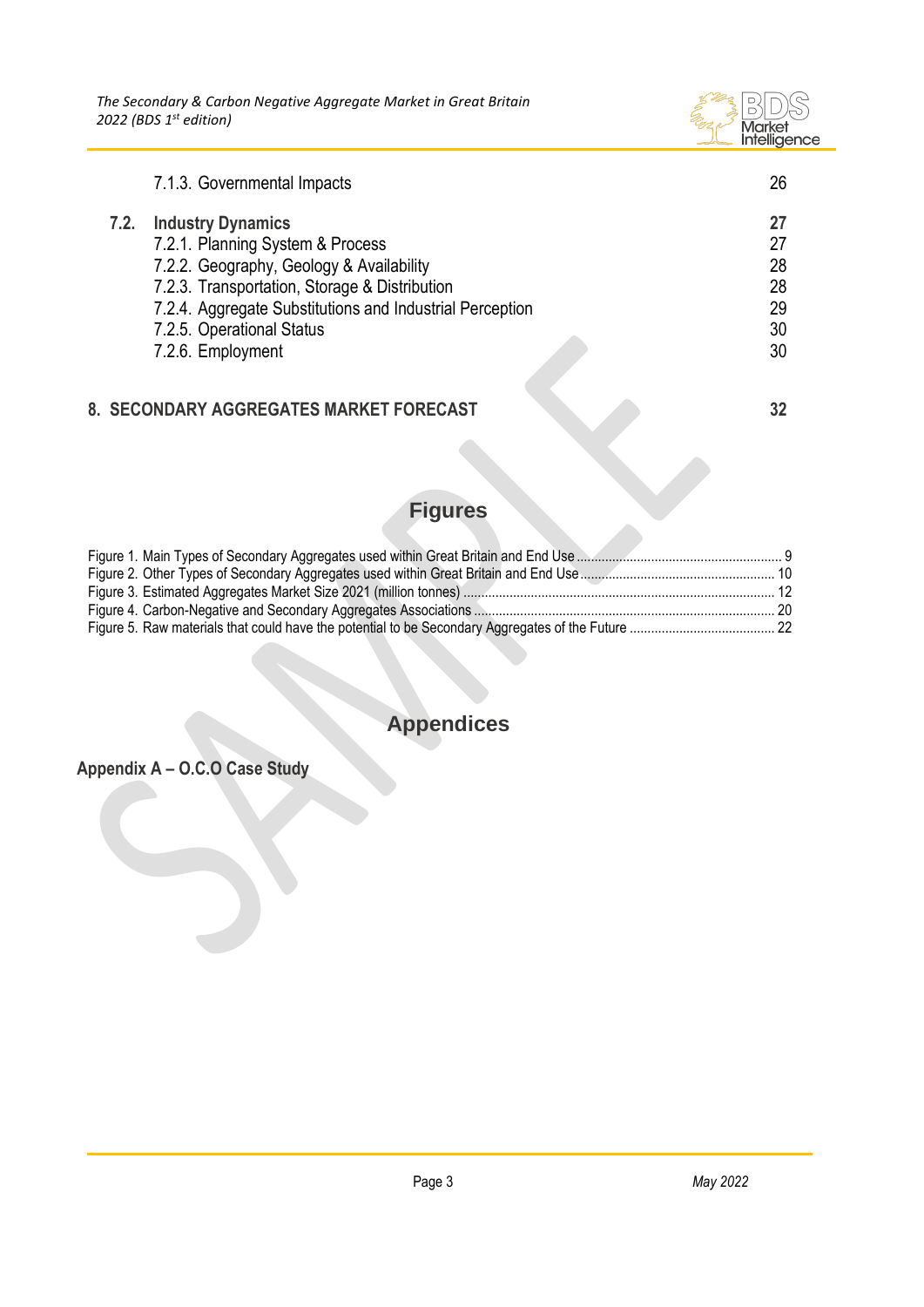

## <span id="page-4-0"></span>**1. EXECUTIVE SUMMARY**

This first edition of the 'Secondary & Carbon Negative Aggregate Market in Great Britain' report (2022) focuses on the secondary / manufactured aggregates producing industry in Great Britain. The report provides historical trends, current structure and prospects for the secondary aggregates market, information on manufacturers, commentary on routes to market, sustainability and challenges associated with secondary aggregates and the impact and relevance of secondary aggregates to the aggregates marketplace of Great Britain.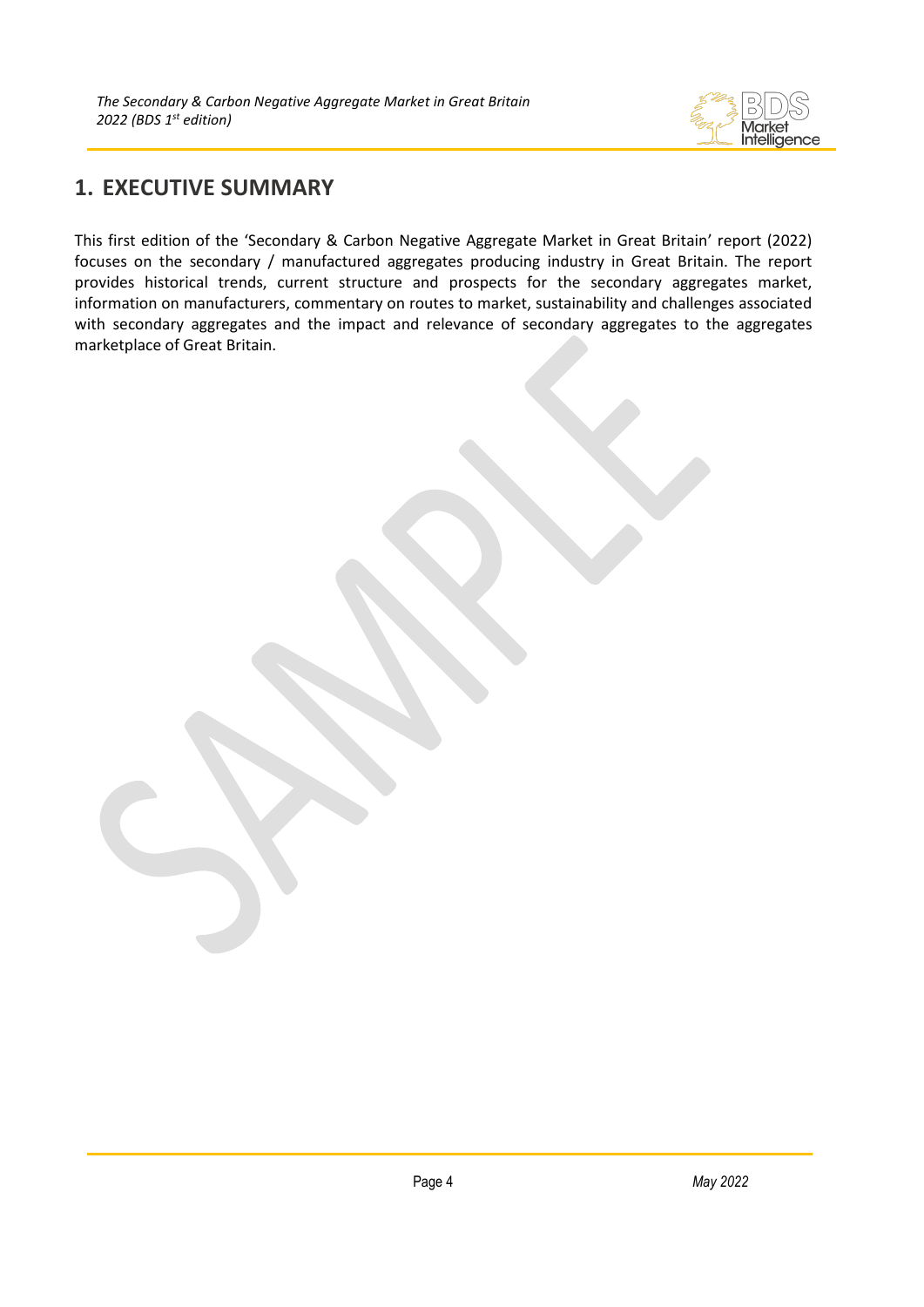

# <span id="page-5-0"></span>**2. REPORT OVERVIEW**

This report, produced by BDS Marketing Research (BDS), is the first edition of the 'Secondary & Carbon Negative Aggregate Market in Great Britain' report (2022). The report focuses on secondary aggregates, carbon negative aggregates and considers market activity within the industry, both current and anticipated for the future. BDS is well placed to provide an understanding of the identified market having researched and reported on aggregates (primary, recycled and secondary) for in excess of 30 years.

The 'Secondary & Carbon Negative Aggregate Market in Great Britain' report is a sister report to the BDS 'Survey of the Aggregates producing industry in Great Britain' last published in 2021.

Notes for the report:

- The terms recycled and secondary aggregates are often used interchangeably to reflect nonprimary aggregates; where this occurs within the report this will be referenced as 'recycled / secondary aggregates'.
- The words 'production' and 'demand' are used interchangeably within the report.
- Estimates provided throughout the report relate to aggregates production in thousands of tonnes for the identified year.

## <span id="page-5-1"></span>**2.1. Background & Purpose**

Aggregates are used in a multitude of ways with the largest proportion of aggregates utilised within the construction industry (used in their own right as well as in downstream products such as asphalt, ready mixed concrete, mortar and concrete products) followed by the infrastructure industry (within roads, railways, airports, ports, energy and utilities). The demand for aggregates continues to move in parallel with the approval and development of major new infrastructure projects and for this reason it is important to consider and review the GB aggregates market on a regular basis. Whilst this report focuses on secondary aggregates and the impact within the construction industry BDS produce a range of industry reports that focus on other heavy building material sectors, including:

- The Aggregates Industry of Great Britain
- The Asphalt Industry of Great Britain
- The Cement Industry of Great Britain
- The Ready-Mix Concrete Industry of Great Britain
- The Concrete Products Industry of Great Britain
- The Brick Industry of Great Britain
- The Aggregates Replenishment Industry of Great Britain